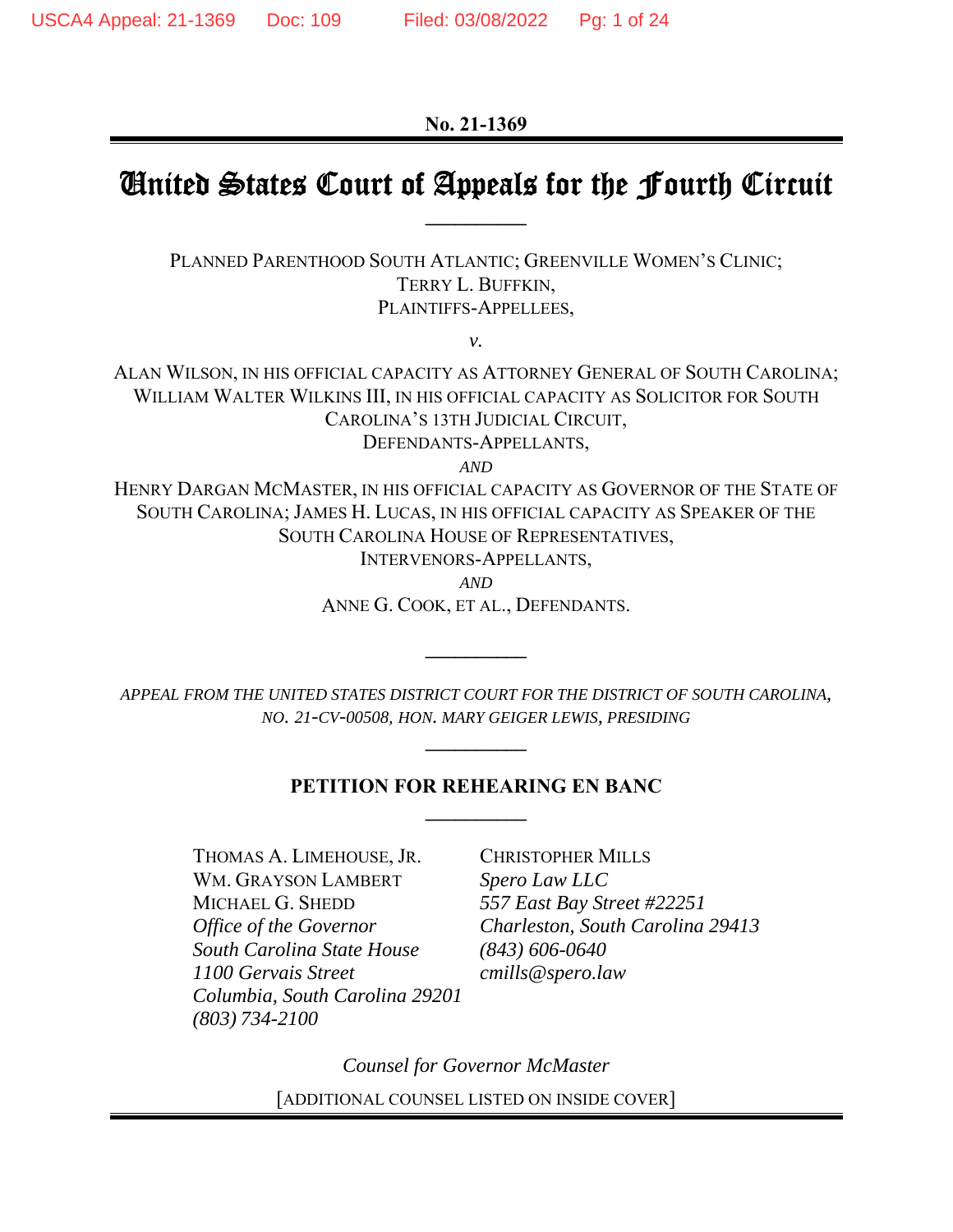ALAN WILSON KEVIN A. HALL ROBERT D. COOK M. TODD CARROLL *Office of the Attorney General Columbia, South Carolina 29211 (803) 454-6504 (803) 734-3677* 

*Counsel for Attorney General Wilson and Solicitor Wilkins* 

J. EMORY SMITH, JR. *Womble Bond Dickinson (US) LLP P.O. Box 11549 Columbia, South Carolina 29201* 

 *Counsel for Speaker Lucas*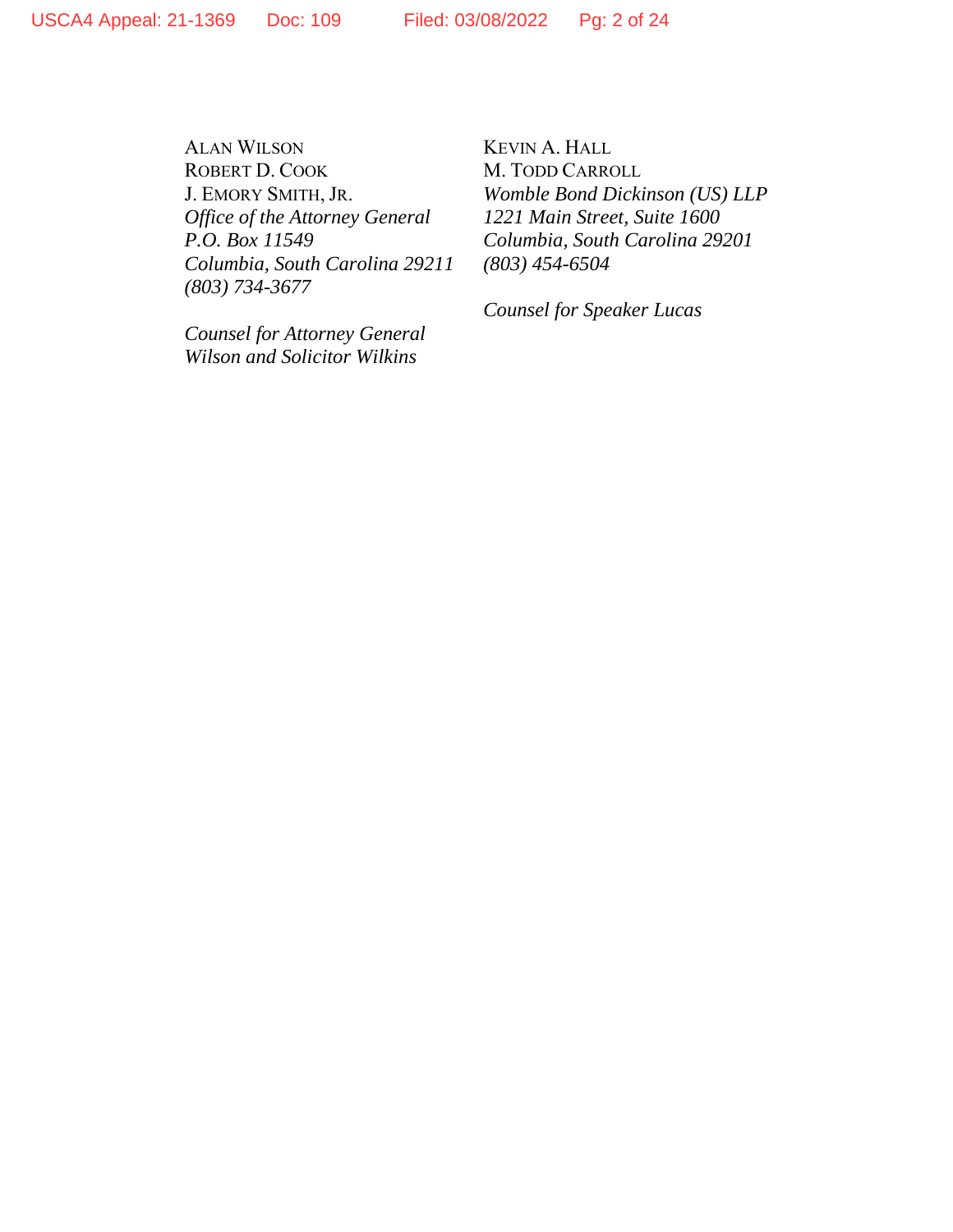# **TABLE OF CONTENTS**

# **Page**

| $\mathbf{I}$ .         | The panel's severability holding is contrary to Supreme Court<br>precedent and impermissibly enjoins important and |  |
|------------------------|--------------------------------------------------------------------------------------------------------------------|--|
| II.                    | The panel's third-party standing analysis contravenes Supreme                                                      |  |
| III.                   | The panel's §1983 conclusion conflicts with all other courts13                                                     |  |
|                        |                                                                                                                    |  |
|                        | Certificate of Compliance                                                                                          |  |
| Certificate of Service |                                                                                                                    |  |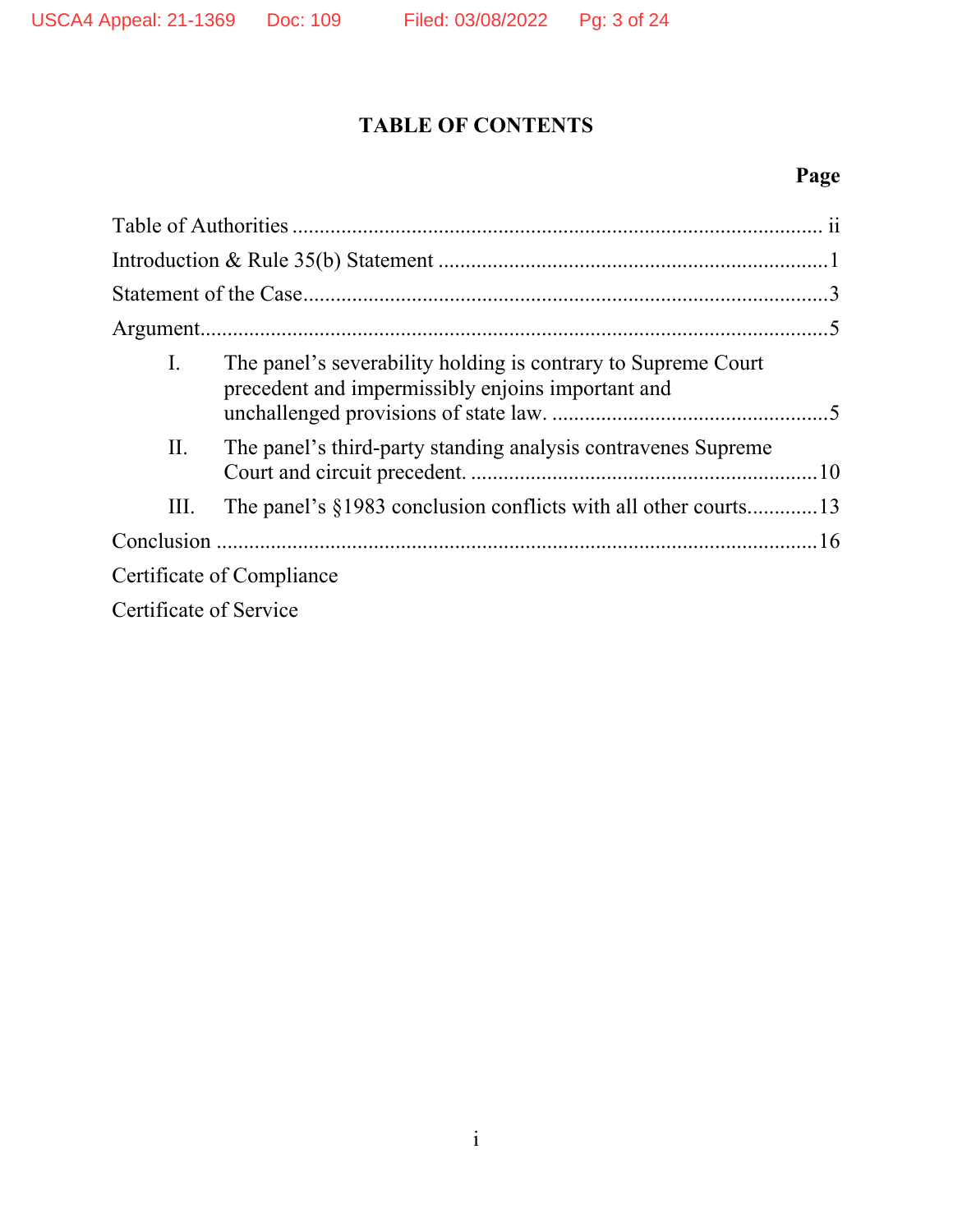## **TABLE OF AUTHORITIES**

# **Page(s)**

## **CASES**

| Advantage Media, LLC v. City of Eden Prairie, 456 F.3d 793 (8th Cir. 2006) 14 |
|-------------------------------------------------------------------------------|
|                                                                               |
|                                                                               |
|                                                                               |
|                                                                               |
|                                                                               |
|                                                                               |
| Conn. Citizens Def. League, Inc. v. Lamont, 6 F.4th 439 (2d Cir. 2021)15      |
|                                                                               |
|                                                                               |
|                                                                               |
| EMW Women's Surgical Ctr., P.S.C. v. Beshear, 920 F.3d 421 (6th Cir. 2019) 8  |
| Freilich v. Upper Chesapeake Health, Inc., 313 F.3d 205 (4th Cir. 2002)12     |
|                                                                               |
|                                                                               |
|                                                                               |
|                                                                               |
|                                                                               |
| Jonida Trucking, Inc. v. Hunt, 124 F.3d 739 (6th Cir. 1997)11                 |
| Joytime Distribs. & Amusement Co. v. South Carolina,                          |
|                                                                               |
|                                                                               |
| Lexmark Int'l, Inc. v. Static Control Components, Inc., 572 U.S. 118 (2014)15 |
| Maryland Shall Issue, Inc. v. Hogan, 971 F.3d 199 (4th Cir. 2020) 14          |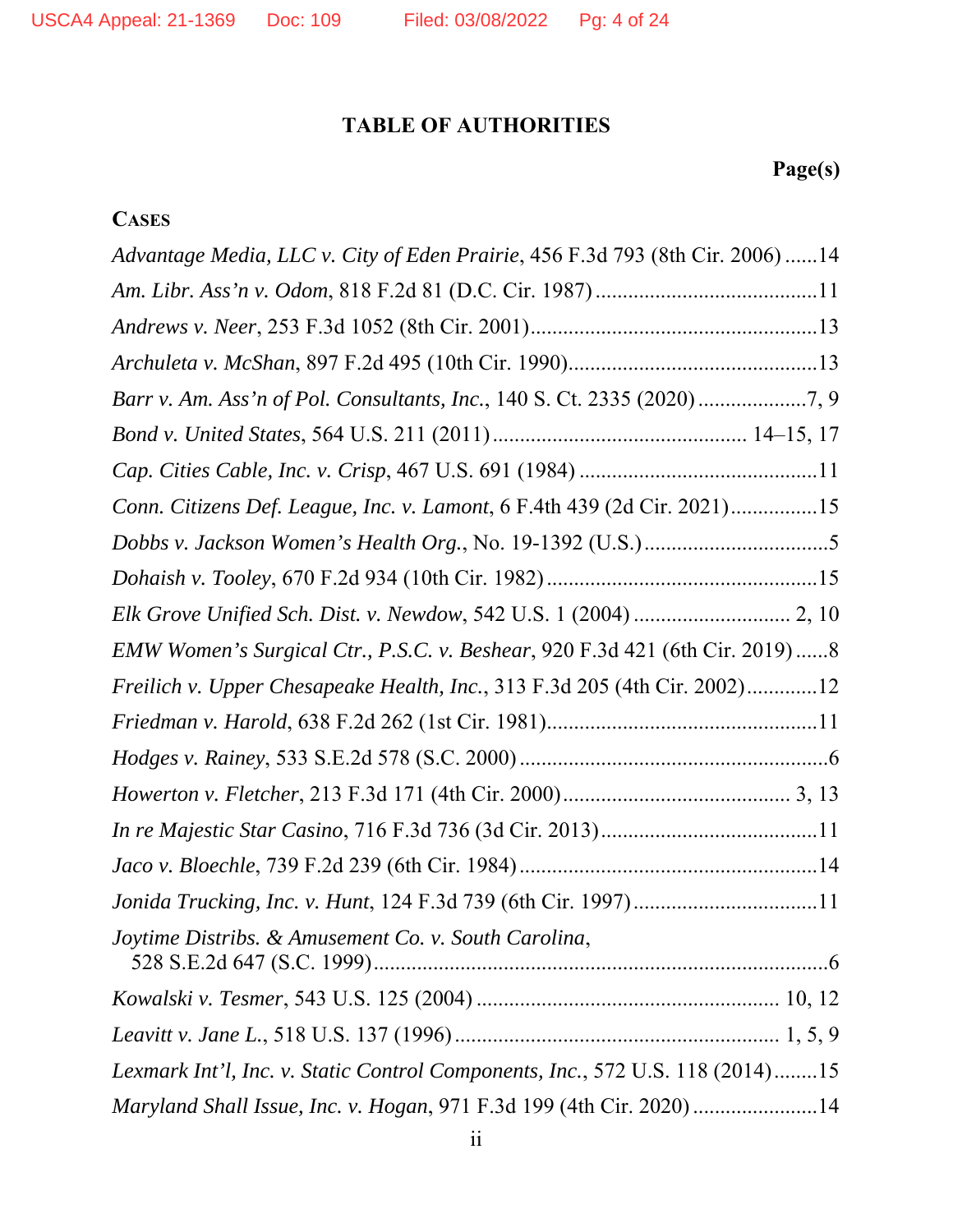| Outdoor Media Grp. v. City of Beaumont, 506 F.3d 895 (9th Cir. 2007)14       |
|------------------------------------------------------------------------------|
| People Organized for Welfare & Emp. Rts. v. Thompson, 727 F.2d 167 (7th Cir. |
|                                                                              |
|                                                                              |
|                                                                              |
|                                                                              |
|                                                                              |
|                                                                              |
|                                                                              |
| Stanley v. Darlington Cnty. Sch. Dist., 84 F.3d 707 (4th Cir. 1996) 2, 11    |
|                                                                              |
| Wisconsin Cent. Ltd. v. United States, 138 S. Ct. 2067 (2018)16              |
| <b>STATUTES</b>                                                              |
|                                                                              |
|                                                                              |
| South Carolina Fetal Heartbeat and Protection from Abortion Act,             |

# **OTHER AUTHORITIES**

2021 S.C. Acts No. 1 ..........................................................................................1–9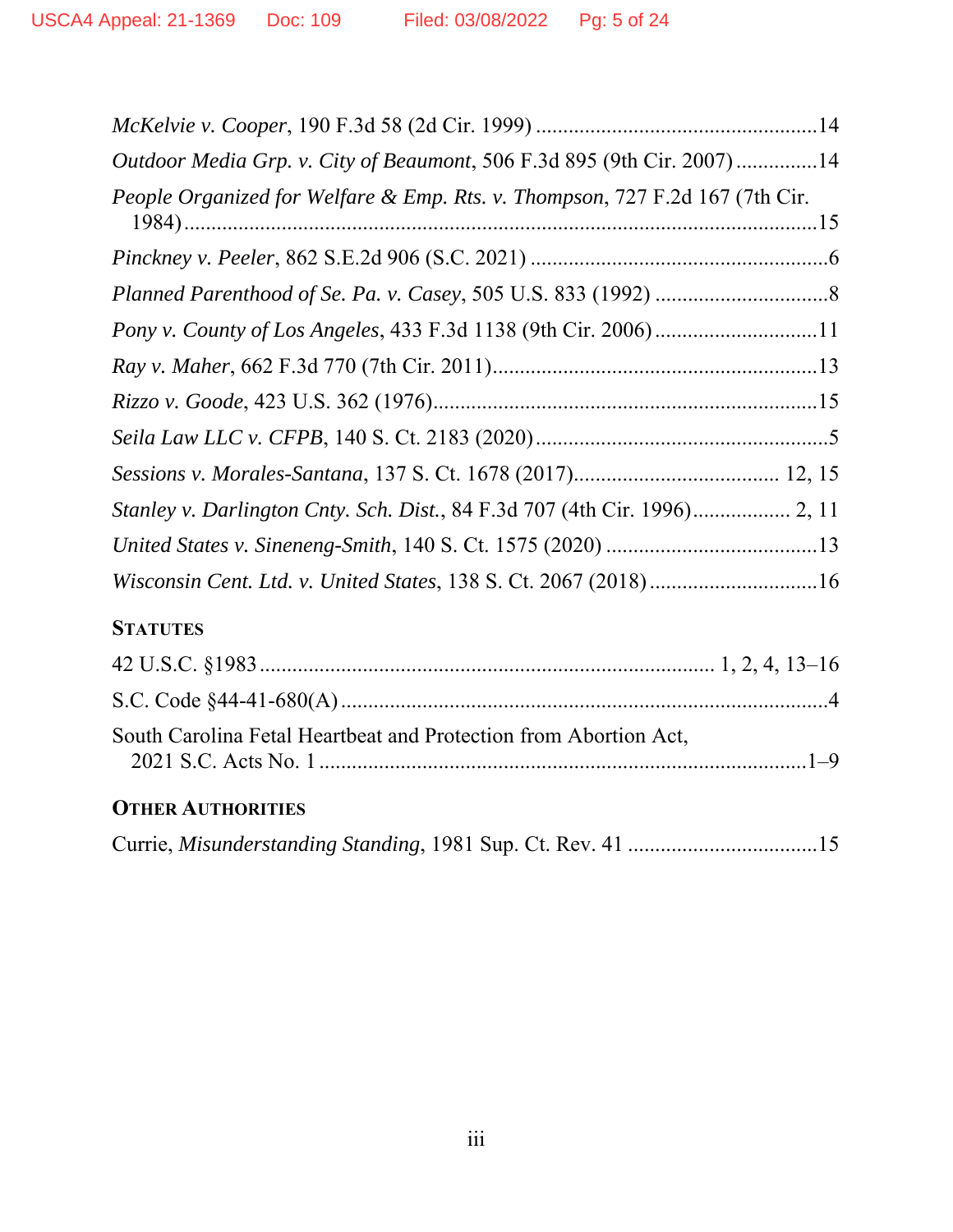#### **INTRODUCTION & RULE 35(B) STATEMENT**

This case involves a derivative challenge to the State of South Carolina's abortion regulations, but the legal issues raised in this appeal are more technical: severability, third-party standing, and §1983. Because the panel's opinion is contrary to precedent and would disrupt foundational law, with far-reaching consequences, rehearing en banc is necessary.

South Carolina's Fetal Heartbeat and Protection from Abortion Act is a package of regulations that protect unborn life and maternal health. Apart from the single challenged provision, the Act requires an abortionist to give the mother the opportunity to view an ultrasound, hear her child's heartbeat, and receive information about her child's development. The Abortion Centers directly challenged only a provision limiting abortions after a heartbeat is detected. But they demanded a preliminary injunction against all the Act's regulations, and despite the Act's severability clause, the district court obliged, and the panel affirmed.

Start with severability. The Act declares that the General Assembly would have passed every "word" independently. Besides inexplicably applying an abuseof-discretion standard to this legal question, the panel's one paragraph of analysis ignores the Act's textual command, in contravention of Supreme Court precedent. *Leavitt v. Jane L.*, 518 U.S. 137, 144 (1996). The panel's unexplained belief that it "make[s] little sense" to offer a mother the opportunity to review an ultrasound and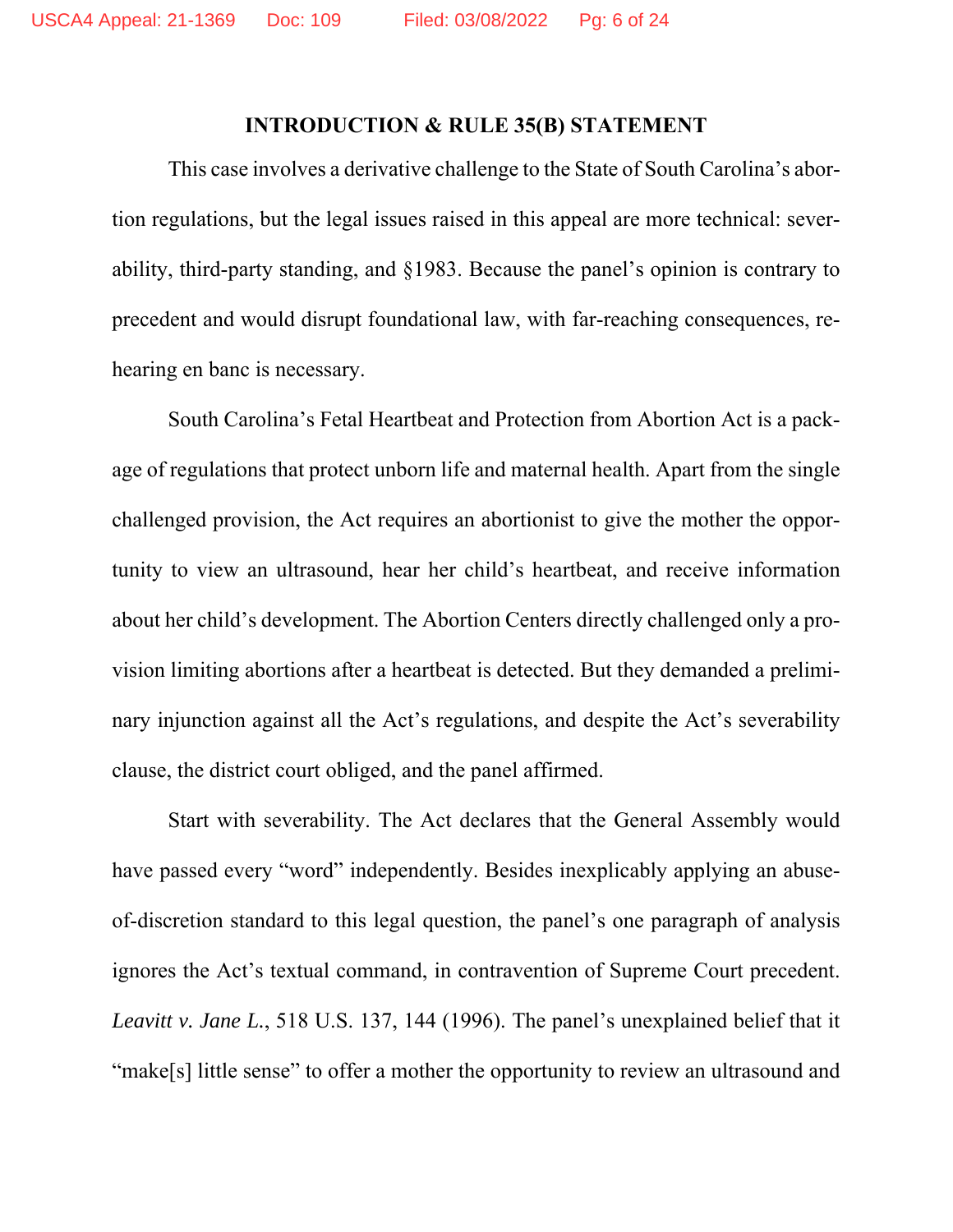more information (Op. 13) is unrelated to the state-law severability question, is contradicted by similar provisions in other States, and has been rejected by the Supreme Court. Only by disregarding the State's actual arguments could the panel claim that its decision did "not present a close call." *Id.* This drive-by nullification of state law is inconsistent with our federalist system.

The panel's unwillingness to apply basic legal rules and engage with the State's arguments exemplifies the rest of its opinion too. On third-party standing, the panel concluded that the Abortion Centers have standing to try to deprive the women they supposedly represent of a statutory right against *them*. The Act gives the mother the right to sue the abortionist for at least \$10,000 if he does not let her view an ultrasound or receive other information. The panel did not mention this conflict of interest, much less Supreme Court precedent holding that even a potential conflict bars standing. *Elk Grove Unified Sch. Dist. v. Newdow*, 542 U.S. 1, 15 & n.7 (2004); *accord Stanley v. Darlington Cnty. Sch. Dist.*, 84 F.3d 707, 716 (4th Cir. 1996). Instead, the panel created arguments about the other requirements of a hindrance and close relationship, both departing from the rule of party presentation and overlooking the focus here: a conflict of interest never sanctioned in federal court.

Finally, the panel—in a footnote—conflated whether a party has standing with whether a cause of action is valid and concluded that the Abortion Centers could assert a derivative claim under §1983. But §1983 is limited by its text to "the party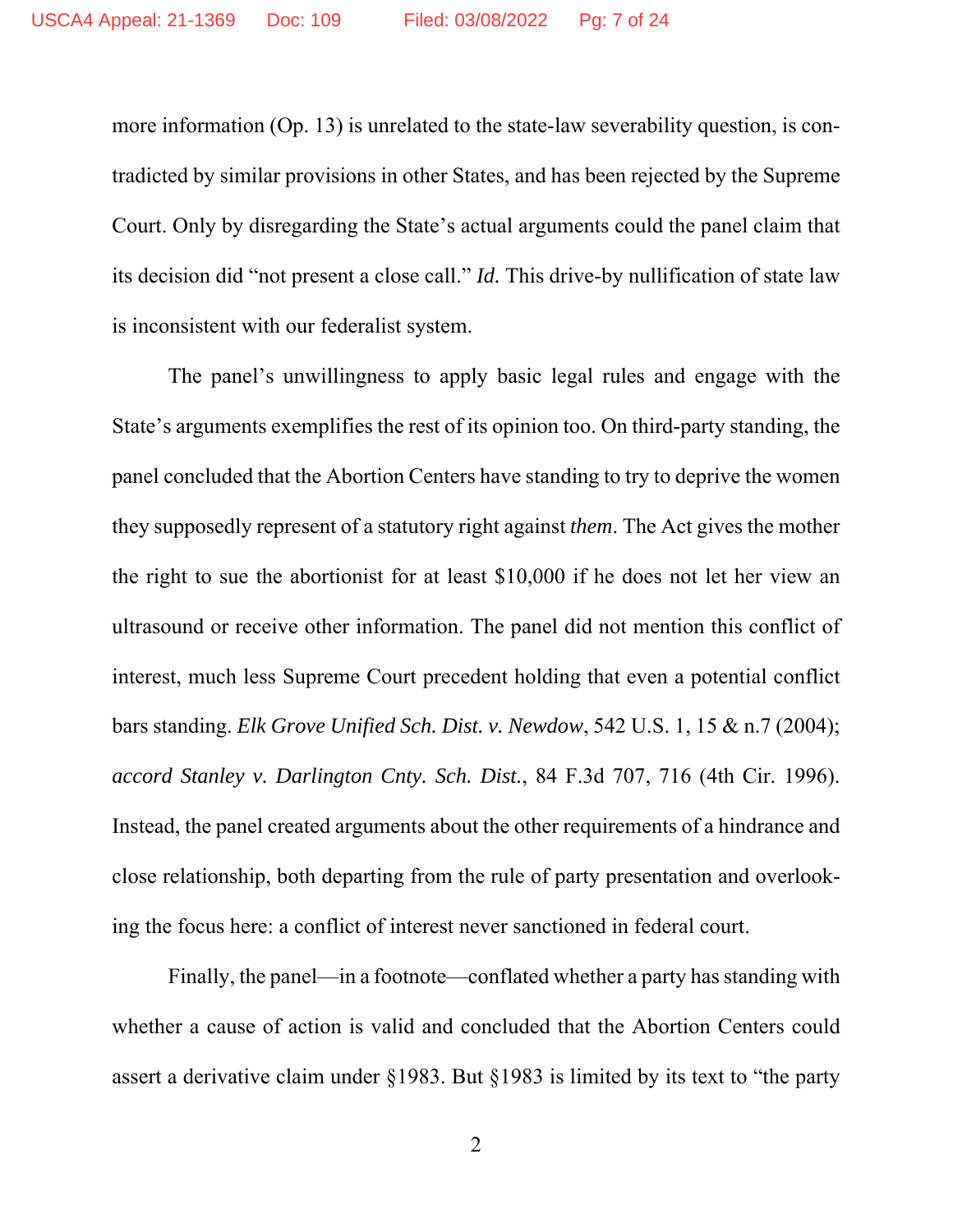injured" by a deprivation of its own rights. Dozens of precedents have thus rejected third-party §1983 claims and held that "[a] section 1983 claim must be based upon the violation of plaintiff's personal rights, and not the rights of someone else." *Howerton v. Fletcher*, 213 F.3d 171, 173 (4th Cir. 2000) (cleaned up). The panel ignored these precedents. No other court has reached this conclusion, which would abrogate hundreds of §1983 precedents holding that even closely related parties—often family members—cannot state a derivative §1983 claim. This one footnote would open the floodgates to new claims that have not been cognizable for more than a century and a half.

Thus, the panel's opinion conflicts with Supreme Court precedents, precedents of this Court, and precedents of other circuits, and it implicates jurisprudential questions of exceptional importance. The Court should grant rehearing en banc.

#### **STATEMENT OF THE CASE**

The Act promotes the interests of "the health of the pregnant woman and the life of the unborn child who may be born" in several ways. Opening Br. Addendum, Act §2. It requires that the abortionist perform an ultrasound and give the mother the opportunity to view it and hear her child's heartbeat, as well as receive more information about her child's development. *Id.* §3. The Act provides a cause of action against the abortionist for a woman not given this information, including at least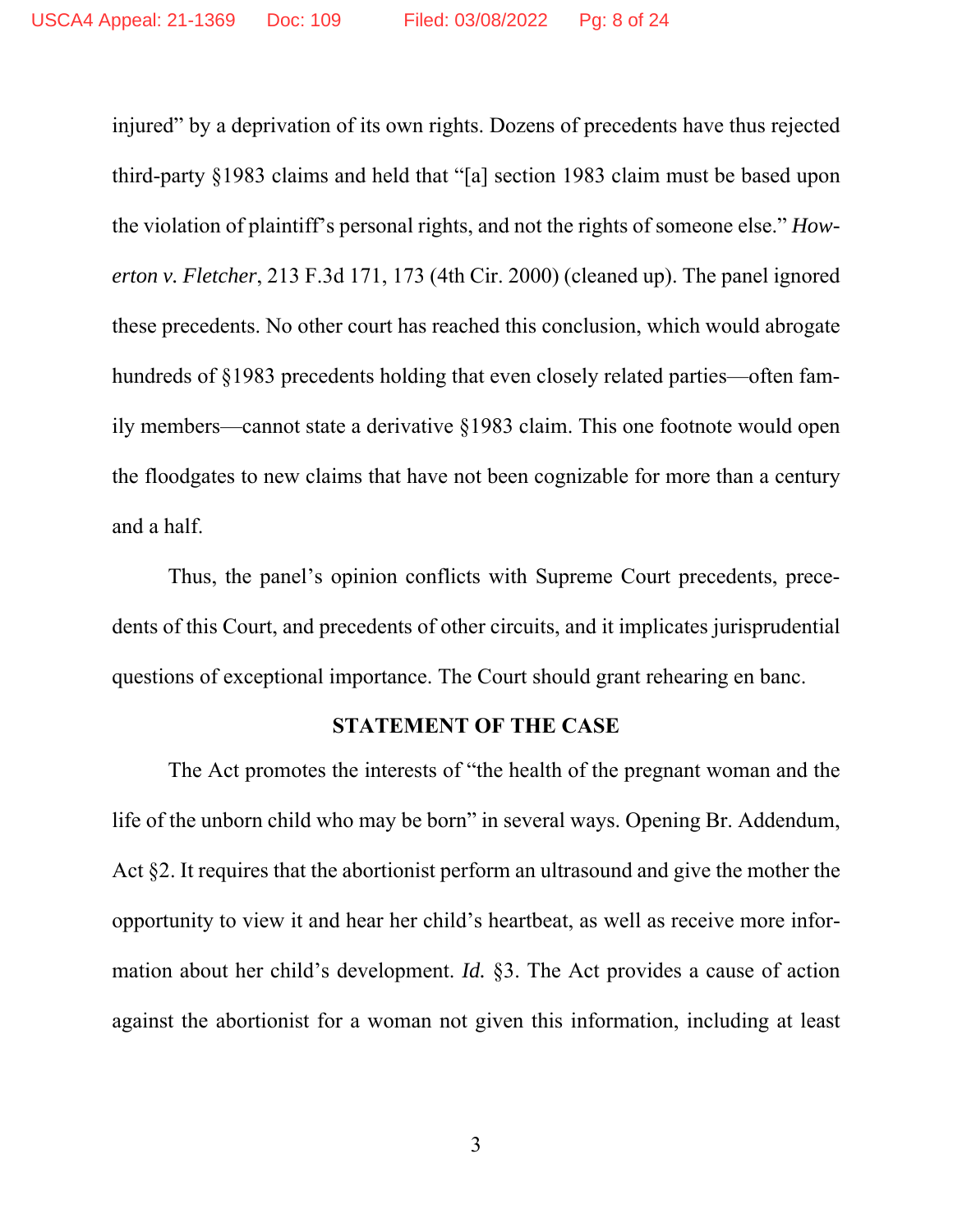\$10,000 in damages. *Id.* And the Act adds disclosure and reporting requirements to various statutes. *Id.* §§3–6.

The Act also includes a severability clause providing that if any part—even one "word"—is "held to be unconstitutional," the remaining parts are unaffected, "the General Assembly hereby declaring that it would have passed" every "word" "irrespective of the fact that" other parts might be invalidated. *Id.* §7.

The Abortion Centers challenged only the Act's separate regulation of abortion after a heartbeat is detected and asserted that claim only on behalf of purported patients. S.C. Code §44-41-680(A); App. 33. Yet the district court preliminarily enjoined the entire Act, and the panel affirmed.

On third-party standing, the panel said that "[t]he Supreme Court has 'long permitted abortion providers to invoke the rights of their actual or potential patients.'" Op. 9. Formulating new arguments never suggested by the Abortion Centers or analyzed by the district court, the panel sua sponte determined that women in South Carolina face a hindrance and have a close relationship with the Abortion Centers. Op. 10–11. Like the district court, the panel did not mention the central question about the Abortion Centers' unprecedented conflict of interest in seeking to deprive women of statutory rights against the Centers themselves.

On §1983, the panel concluded in a footnote that the Abortion Centers stated a §1983 cause of action because they have "third party standing." Op. 11–12 n.\*.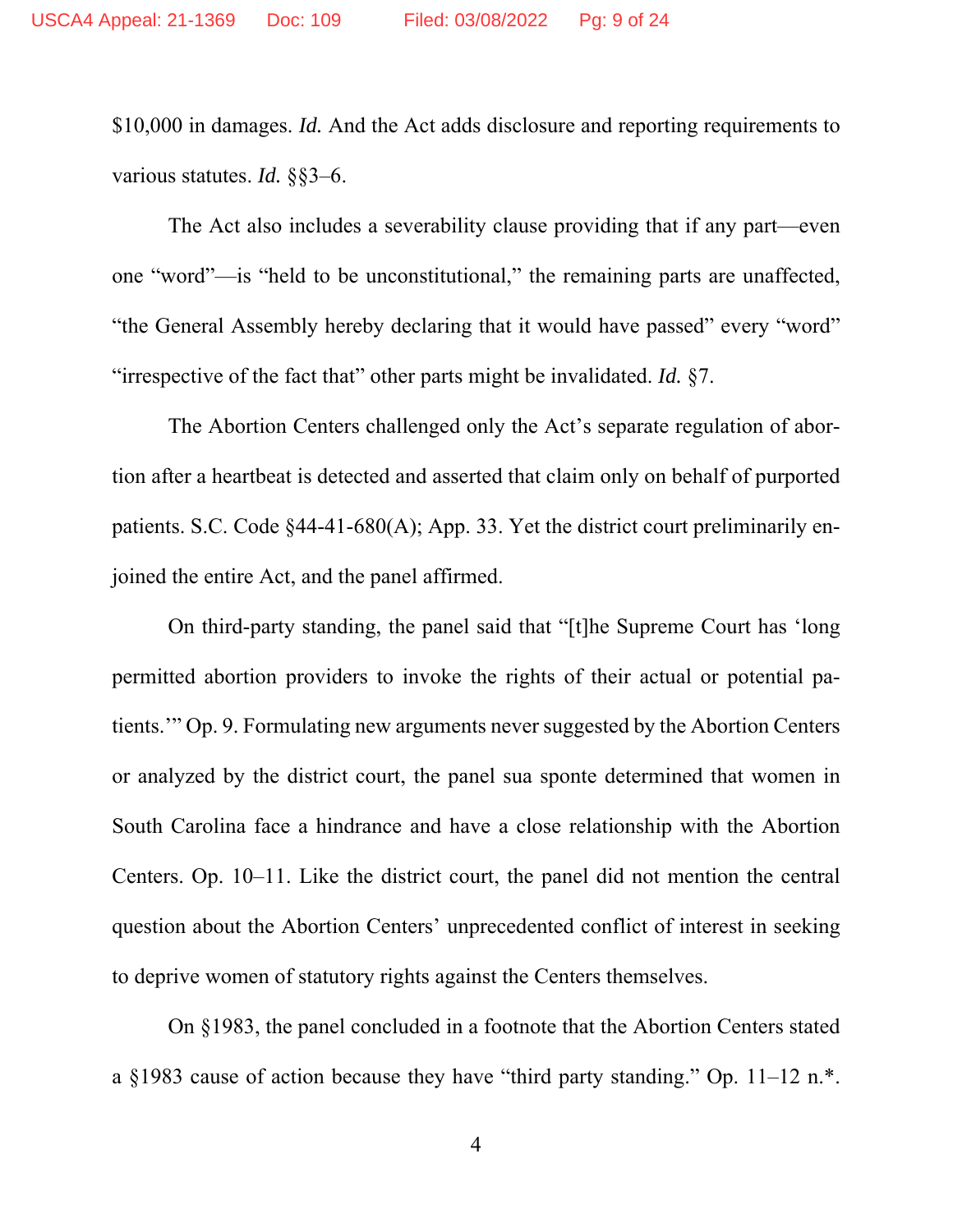Like the district court, the panel did not address the distinction between standing and a cause of action, nor did it grapple with the many precedents barring even family members from bringing derivative §1983 claims absent other statutory authority.

On severability, the panel reviewed "for abuse of discretion" even as it acknowledged that the issue was "governed by state law." Op. 12. In a conclusory paragraph untethered from the severability clause or state interpretive rules, the panel echoed the district court and said that letting the mother view an ultrasound and hear her child's heartbeat only "serve[s] to carry out the six-week abortion ban and make[s] little sense without the ban." Op. 13; App. 298–99.1

#### **ARGUMENT**

### **I. The panel's severability holding is contrary to Supreme Court precedent and impermissibly enjoins important and unchallenged provisions of state law.**

The panel's severability conclusion contravenes Supreme Court precedent and South Carolina law. Severability is "a matter of state law." *Leavitt*, 518 U.S. at 139. Severability is *not*, as the panel perceived, a factual question subject to "abuse of discretion" review. Op. 12. "[S]everability presents a pure question of law." *Seila Law LLC v. CFPB*, 140 S. Ct. 2183, 2208 (2020).

<sup>&</sup>lt;sup>1</sup> Contra the panel, the State has never "acknowledge[d]" (Op. 12) that any part is unconstitutional. "The Act is fully constitutional." Reply Br. 2 n.1. The district court stayed merits proceedings below pending *Dobbs*.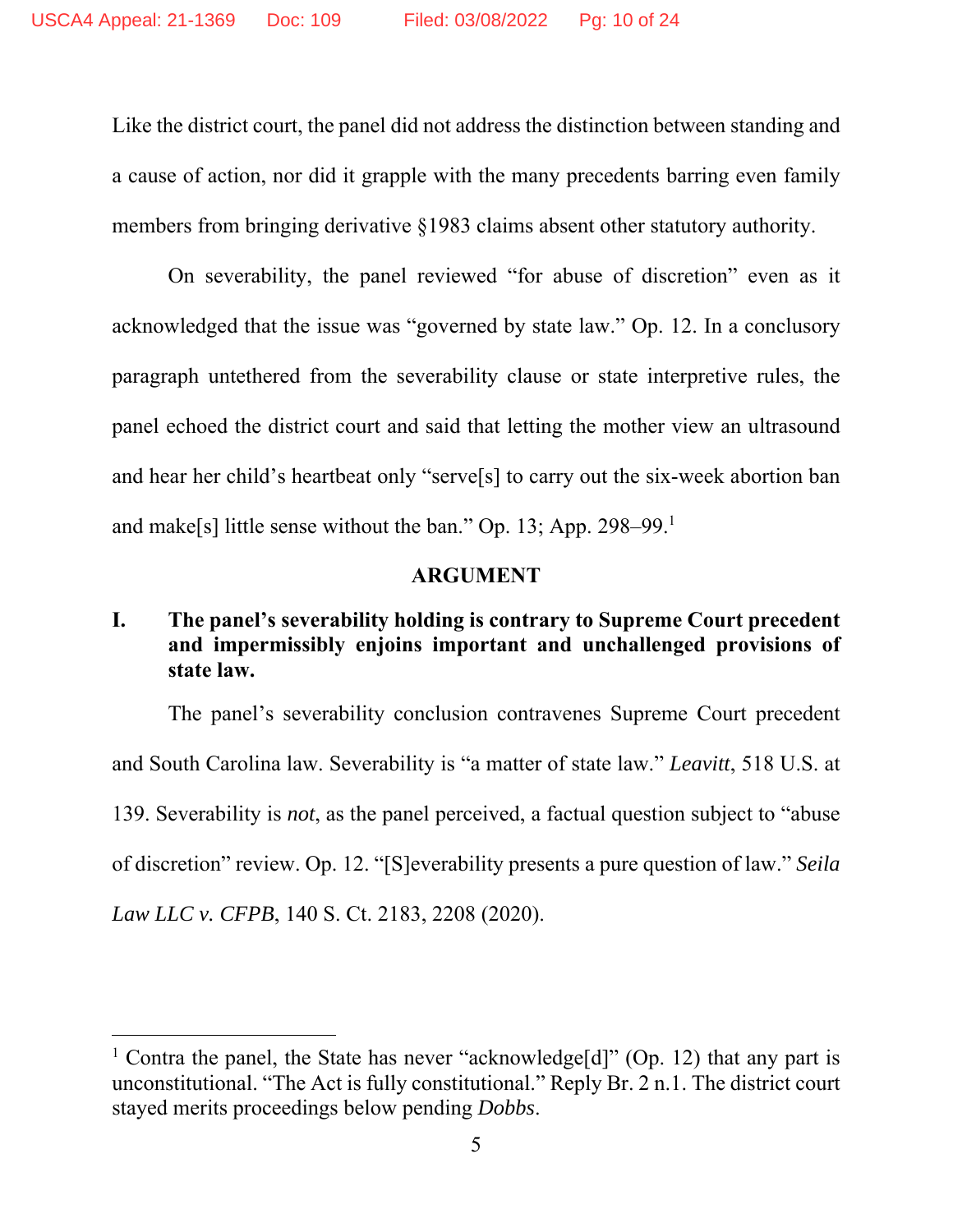Under South Carolina law, "[w]hen the residue of an Act, *sans* that portion found to be unconstitutional, is capable of being executed in accordance with the Legislative intent, independent of the rejected portion, the Act as a whole should not be stricken." *Joytime Distribs. & Amusement Co. v. South Carolina*, 528 S.E.2d 647, 654 (S.C. 1999). The central question is whether "the constitutional portion of the statute" "is of such a character that it may fairly be presumed that the legislature would have passed it independent of that which conflicts with the constitution." *Id.*

Here, the Act's robust severability clause answers that question: Yes. The General Assembly "declar[ed] that it would have passed" every "word" of the Act independent of the challenged provision. Act §7. The South Carolina Supreme Court, interpreting a near-identical severability provision, has explained that such a clause "is strongly worded and evidences strong legislative intent that the several parts of [the act] be treated independently." *Joytime*, 528 S.E.2d at 654. Indeed, under South Carolina's rules of statutory interpretation, where the statute's language "conveys a clear and definite meaning," "the court has no right to impose another meaning." *Hodges v. Rainey*, 533 S.E.2d 578, 581 (S.C. 2000). The Abortion Centers could not cite a *single* decision in which South Carolina courts departed from a severability clause. And given a severability clause, it makes no difference whether the invalidated portion might be "an essential part of the" law; "the rest of the Act" must "stand." *Pinckney v. Peeler*, 862 S.E.2d 906, 915–16 (S.C. 2021).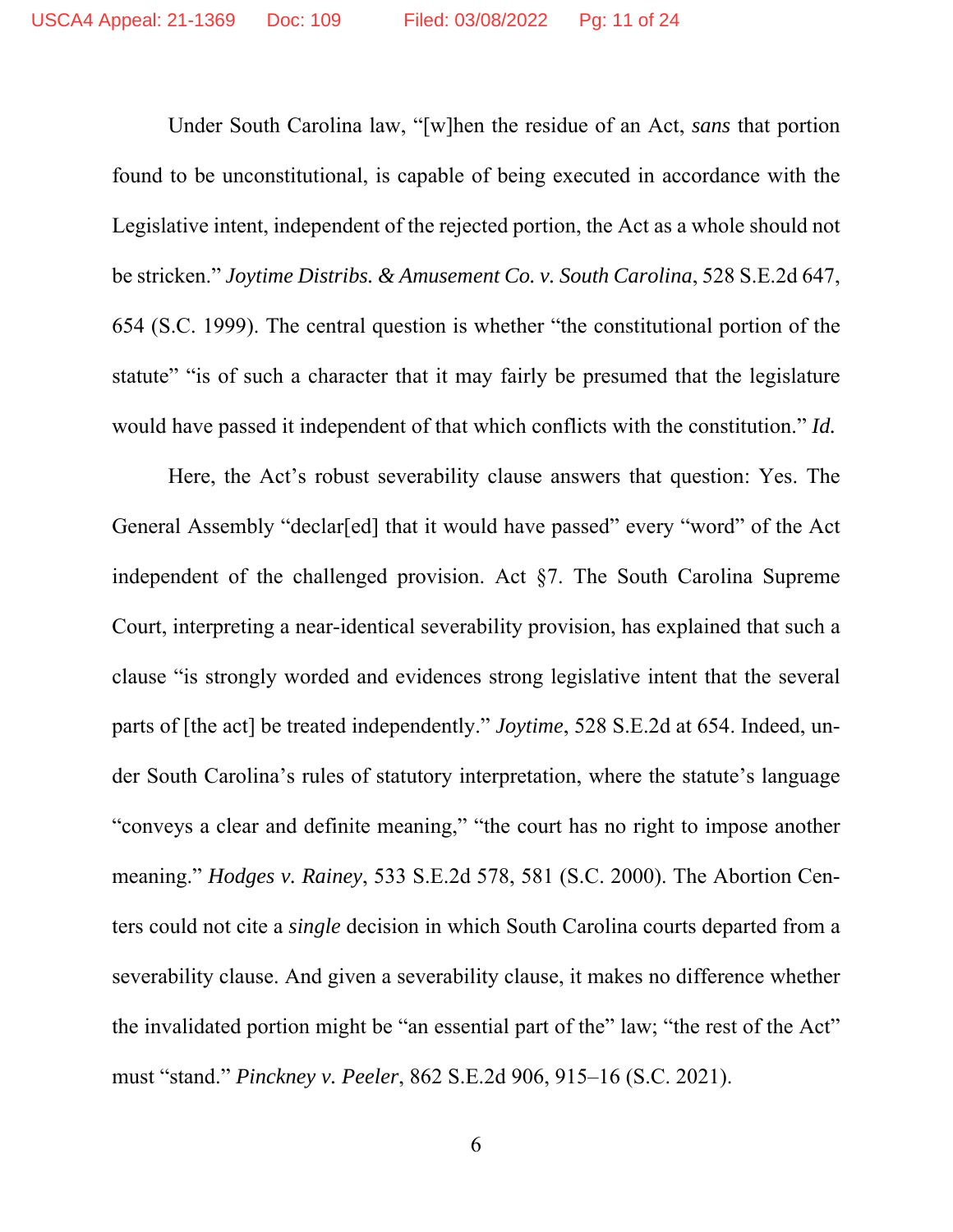The remaining question is whether the unchallenged provisions are *capable* of taking effect. But for the district court's overbroad injunction, they are. As the State has repeatedly asked: "Why can't the requirement to give a mother the chance to hear her unborn child's heartbeat operate independently of the challenged provision? How have similar requirements in many other States worked perfectly well? Why can't the cause of action for women who have been unlawfully deprived of relevant information operate independently?" Opening Br. 49–50; Reply Br. 22; *see* 20 States Amicus Br. 9–13. Had the legislature passed the unchallenged provisions in a standalone bill, there is no question that they would be implemented. Instead of doing that, it added a severability clause.

That should have been the end of the matter. The panel, however, did not follow South Carolina severability law or analyze *any* aspect of the Act—including the severability clause. In one paragraph of analysis echoing the district court's own conclusory holding, the panel said that the Act's requirements to give the mother the opportunity to view an ultrasound and hear her child's heartbeat are "plainly intended to facilitate the Act's 'fetal heartbeat' abortion ban." Op. 13.

But any question about intent is resolved by the text. The General Assembly thought that every word had purpose, for its severability clause "leaves no doubt about what [it] wanted if one provision of the law were later declared unconstitutional." *Barr v. Am. Ass'n of Pol. Consultants, Inc.*, 140 S. Ct. 2335, 2349 (2020)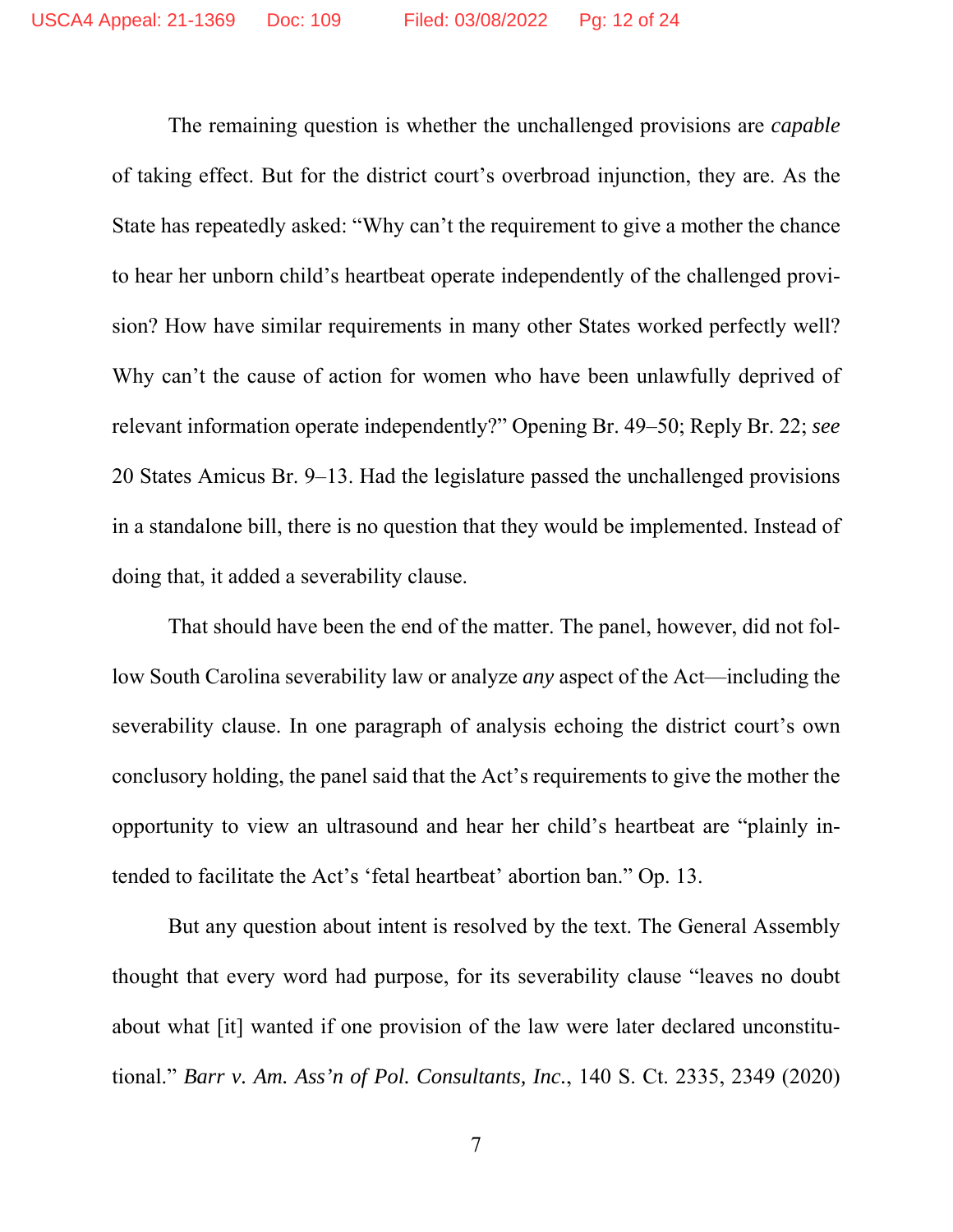(plurality opinion). Putting aside that the panel never explained how giving the mother an opportunity to view an ultrasound "facilitates" the challenged provision at all, it would not matter if certain unchallenged provisions "facilitate" the challenged one. The question under state law is whether the challenged provision is *necessary* to the operation of the unchallenged ones. It is not.

Even assuming a federal court could substitute its own speculation about legislative purpose for the statutory text, the panel is wrong to suggest that ultrasound and disclosure provisions "make little sense" on their own. Op. 13. "In attempting to ensure that a woman apprehend the full consequences of her decision, the State furthers the legitimate purpose of reducing the risk that a woman may elect an abortion, only to discover later, with devastating psychological consequences, that her decision was not fully informed." *Planned Parenthood of Se. Pa. v. Casey*, 505 U.S. 833, 882 (1992). The Act's findings reflect and its text advances this purpose, §2, and many States have similar provisions for this reason. "The information conveyed by an ultrasound image, its description, and the audible beating fetal heart gives a patient greater knowledge of the unborn life inside her." *EMW Women's Surgical Ctr., P.S.C. v. Beshear*, 920 F.3d 421, 430 (6th Cir. 2019); Opening Br. 47–48.

All the other unchallenged provisions, too, are capable of taking effect—and have independent purposes—as the State exhaustively showed but the panel ignored. Opening Br. 43–44, 47–50; Reply Br. 23–26.

8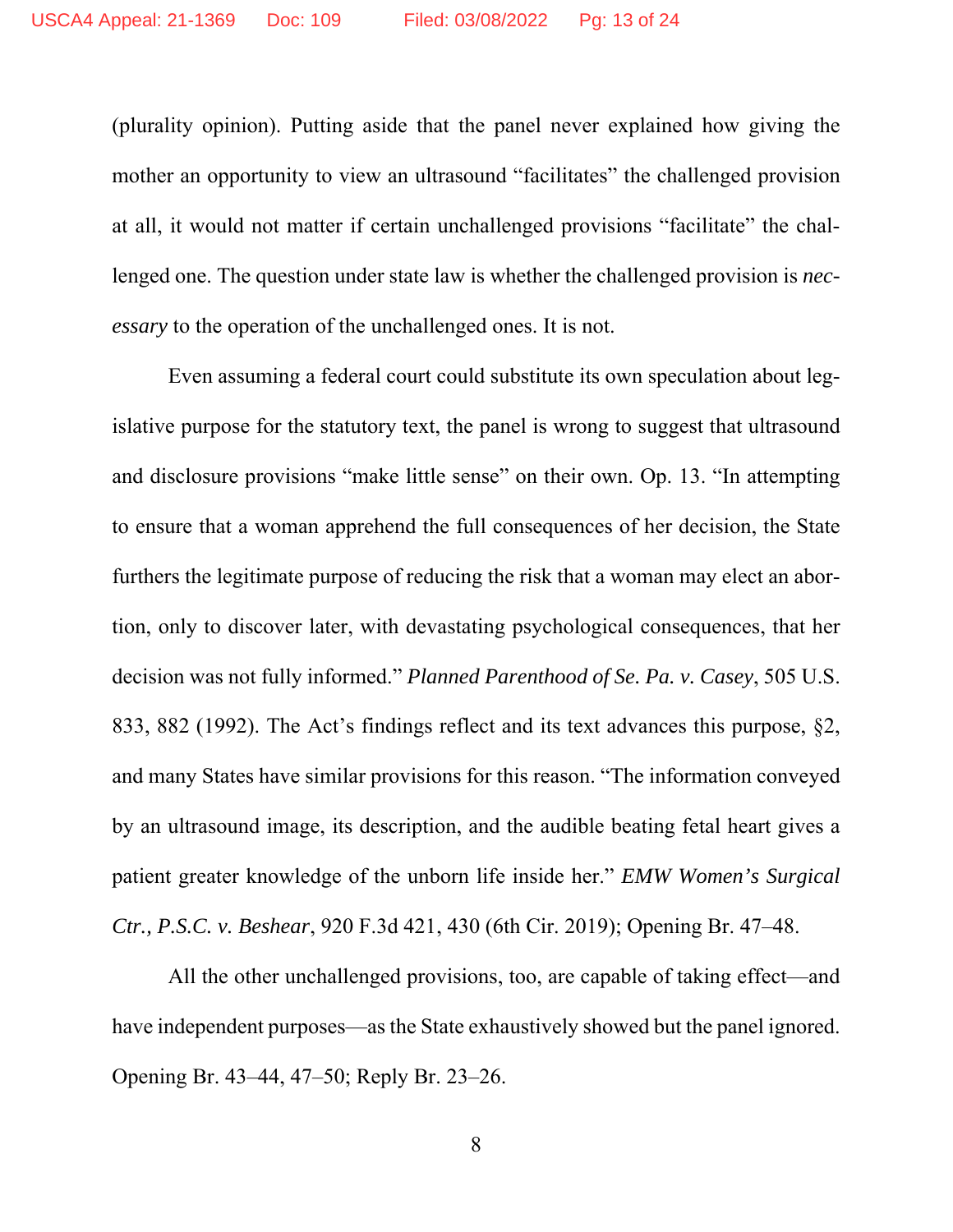The Supreme Court has rejected a severability conclusion like the one here. In *Leavitt*, the Court faced two abortion regulations in a statute with a severability clause like the Act's. 518 U.S. at 138–40. The Tenth Circuit refused to sever the invalidated regulation because doing so "would clearly undermine the legislative purpose to ban most abortions." *Id.* at 143 (cleaned up). The panel here thought the same. Op. 13.

The Supreme Court summarily reversed the Tenth Circuit's decision as a "plainly wrong," "blatant federal-court nullification of state law." 518 U.S. at 145. The Court said there was "no need to resort to conjecture" about legislative intent, because the law included "a provision that could not be clearer in its message that the legislature would have passed every aspect of the law." *Id.* at 141 (cleaned up). The Court likewise rejected the argument that the regulations were "interrelated," emphasizing that the "relevant" question was whether they were "so interdependent that the remainder of the statute cannot function effectively." *Id.*

Here, as in *Leavitt*, the unchallenged provisions of the Act can operate independently, and the General Assembly said they must. The panel ignored *Leavitt* and governing state law principles. Its "wholesale destruction" of state law cannot stand, *Barr*, 140 S. Ct. at 2351—especially since the Abortion Centers alleged no irreparable harm from the unchallenged provisions. Opening Br. 51–52.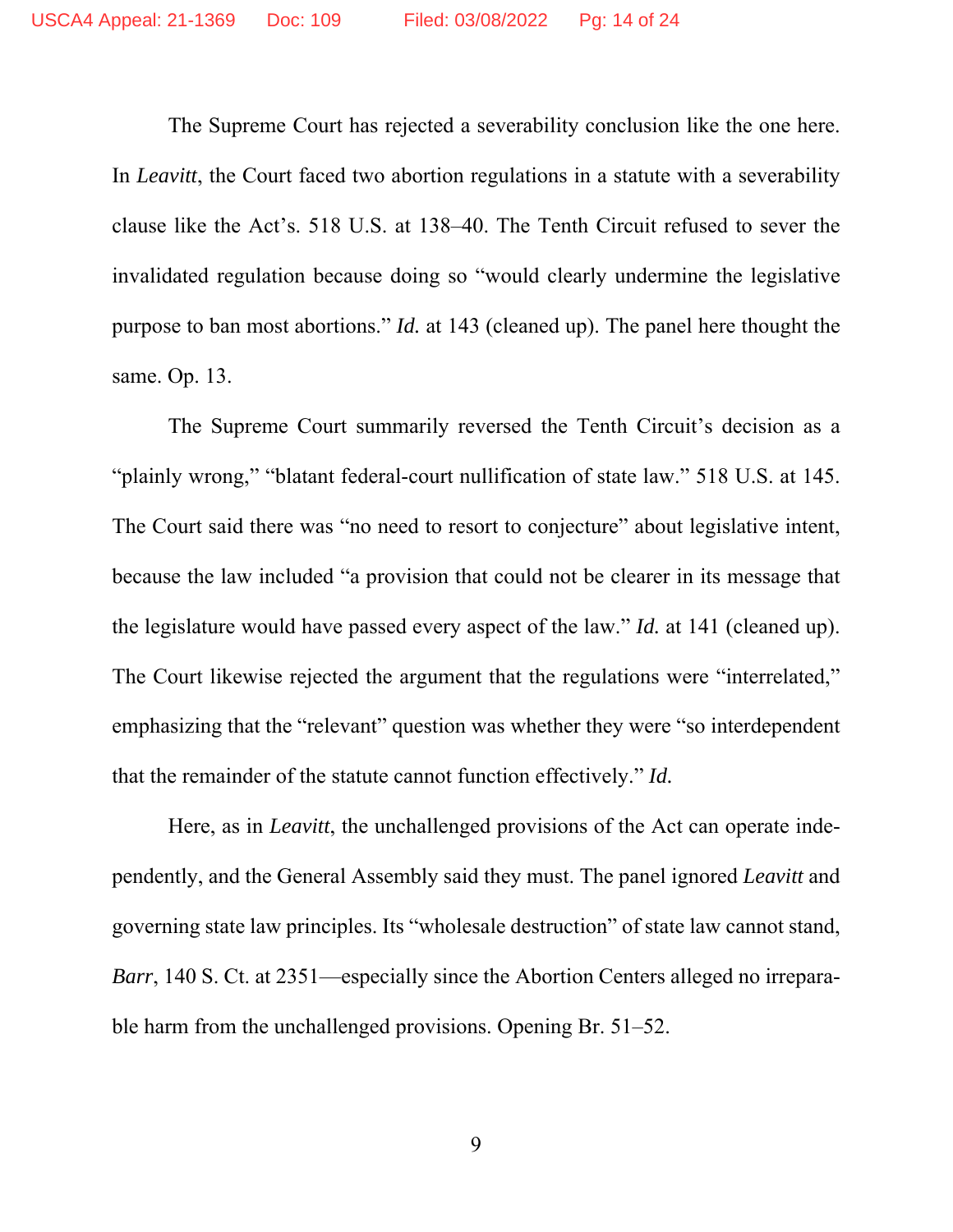### **II. The panel's third-party standing analysis contravenes Supreme Court and circuit precedent.**

Beyond the Article III standing "minimum[s]," "a party seeking third-party standing [must] make two additional showings": (1) that it "has a close relationship with the person who possesses the right," and (2) that "there is a hindrance to the possessor's ability to protect h[er] own interests." *Kowalski v. Tesmer*, 543 U.S. 125, 129–30 (2004) (cleaned up). And if the plaintiff's and the first party's interests are even "potentially in conflict," there is no third-party standing. *Elk Grove*, 542 U.S. at 15 & n.7. The panel's decision contravenes these limitations.

First, the central focus of the State's argument has been that the Abortion Centers' suit involves a unique and inescapable conflict of interest because it seeks to deprive the women the Centers purport to represent of the right to sue *them* for at least \$10,000. If a "potential" conflict eliminates third-party standing, this actual conflict must. Not only do the Abortion Centers seek to deny mothers the option to listen to the heartbeat *and* see the ultrasound *and* receive information, they seek to deny mothers the ability to vindicate statutory rights in court against the Abortion Centers. A starker conflict of interest can scarcely be imagined.

No other abortion case confronts this issue. Indeed, the Abortion Centers have repeatedly failed to meet the State's challenge to cite *any* case holding "that a third party has standing to attack legal rights of the first party against the third party." Opening Br. 23; Reply Br. 4–5. All circuits presented with similar conflicts—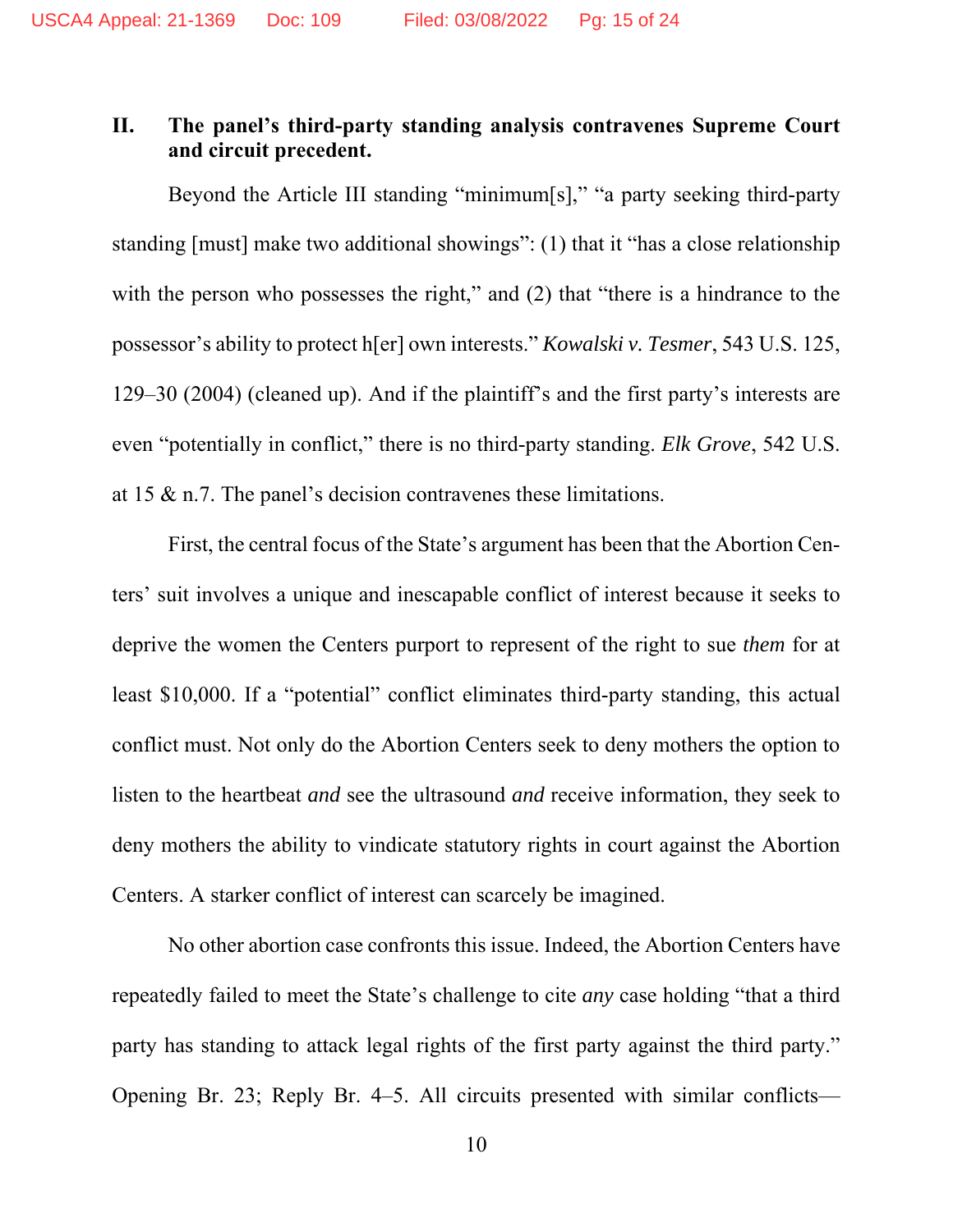including this one—have rejected third-party standing. *Stanley*, 84 F.3d at 716 (where the plaintiff "would have been required to promote the very claim it was resisting," "[s]uch a conflict is disqualifying"); *Pony v. County of Los Angeles*, 433 F.3d 1138, 1148 (9th Cir. 2006) (no standing to assert claims "directly adverse to [the first party's] interests"); *In re Majestic Star Casino*, 716 F.3d 736, 763 (3d Cir. 2013) (same); *Jonida Trucking, Inc. v. Hunt*, 124 F.3d 739, 742 (6th Cir. 1997) (similar); *Friedman v. Harold*, 638 F.2d 262, 266 & n.8 (1st Cir. 1981) (denying standing where "the third party's 'rights' are being used as a means of helping the litigant to the detriment of the person or persons whose rights are being asserted"); *Am. Libr. Ass'n v. Odom*, 818 F.2d 81, 87 (D.C. Cir. 1987) (similar); *cf. Cap. Cities Cable, Inc. v. Crisp*, 467 U.S. 691, 700 n.6 (1984) ("[R]espondent plainly lacks standing to raise a claim concerning his adversaries' constitutional rights in a case in which those adversaries have never advanced such a claim.").

The panel's holding disrupts settled law. Law Professors Amicus Br. 17–23. Beyond conflicting with all these precedents, holding that a litigant has third-party standing to deprive the first party of rights *against the litigant* would lead to farreaching and absurd consequences. Opening Br. 29. Rehearing is necessary.

Even as it ignored the State's conflict-of-interest argument, the panel made up new arguments about the third-party standing requirements of a hindrance and close relationship. The panel first noted that courts have "permitted plaintiffs to assert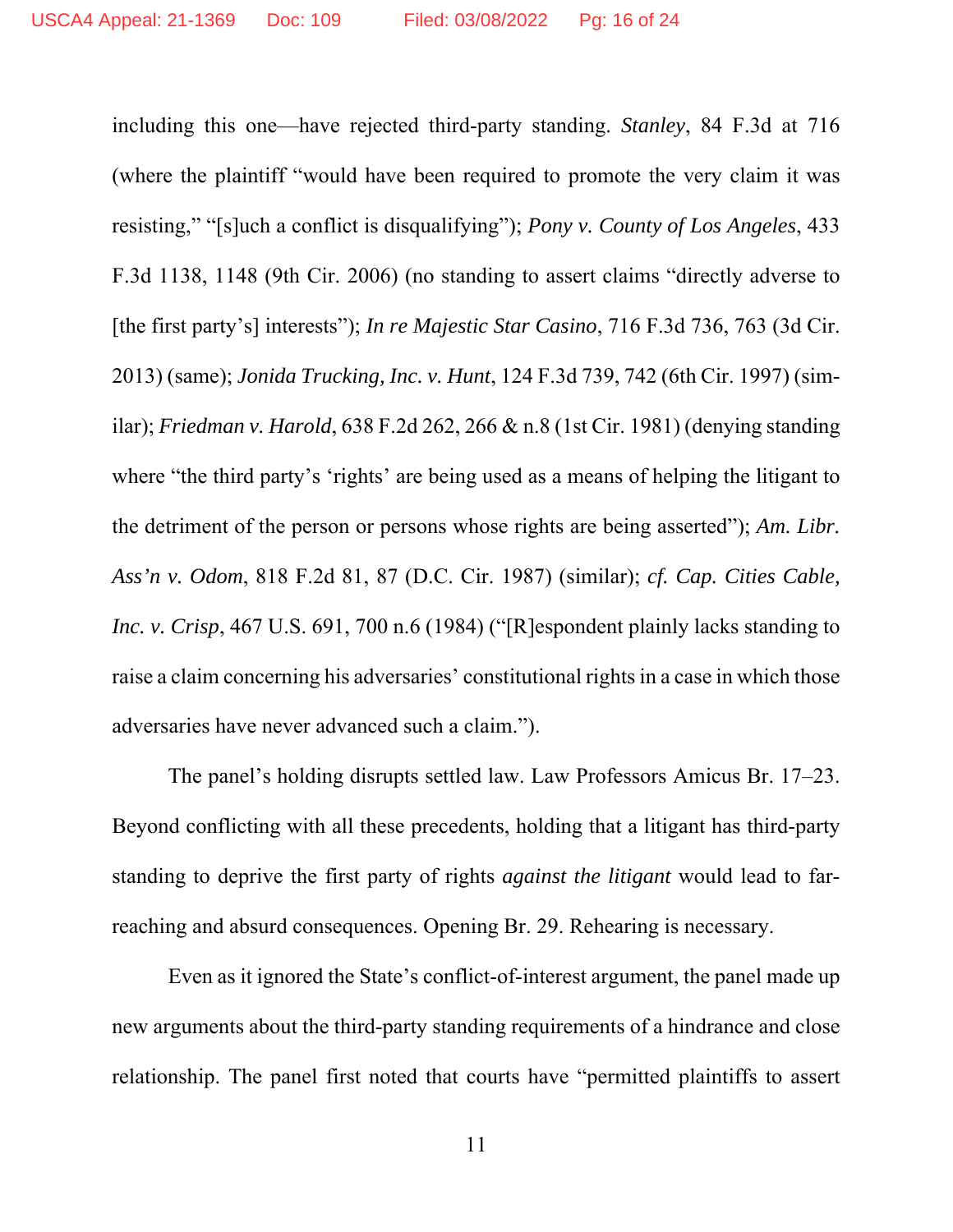third-party rights" where "the challenged restriction" is "enforce[d]" "against the litigant." Op. 9 (cleaned up). Though the panel hinted that this approach is somehow separate from the third-party requirements, *Kowalski* makes clear that the requirements still apply to directly regulated parties, albeit sometimes in a "forgiving" way. 543 U.S. at 130. In *Sessions v. Morales-Santana*, for instance, the Supreme Court applied the hindrance and close relationship requirements to a directly regulated party. 137 S. Ct. 1678, 1688–1689 (2017).

But the Abortion Centers consistently refused to argue the hindrance and close-relationship requirements *at all*. They told the district court that it "need not consider" the "alternative basis" of a "close relationship" and a "hindrance." ECF 59, at 2 n.1. Accordingly, the district court did not address those issues. And the Abortion Centers' brief refused to argue a hindrance or close relationship. Response Br. 25–26.

This Court has held that a "fail[ure] to allege" and provide "evidence" of even one of these requirements dooms any third-party standing effort. *Freilich v. Upper Chesapeake Health, Inc.*, 313 F.3d 205, 214–15 (4th Cir. 2002). So to find standing here, the panel substituted its own argument, finding a close relationship and a hindrance for South Carolina women based on two unrelated, out-of-state cases (one 45 years old) and an extra-record press release. Op. 10–11. That evidence is both dubious and contradicted by overwhelming (again, ignored) evidence presented by the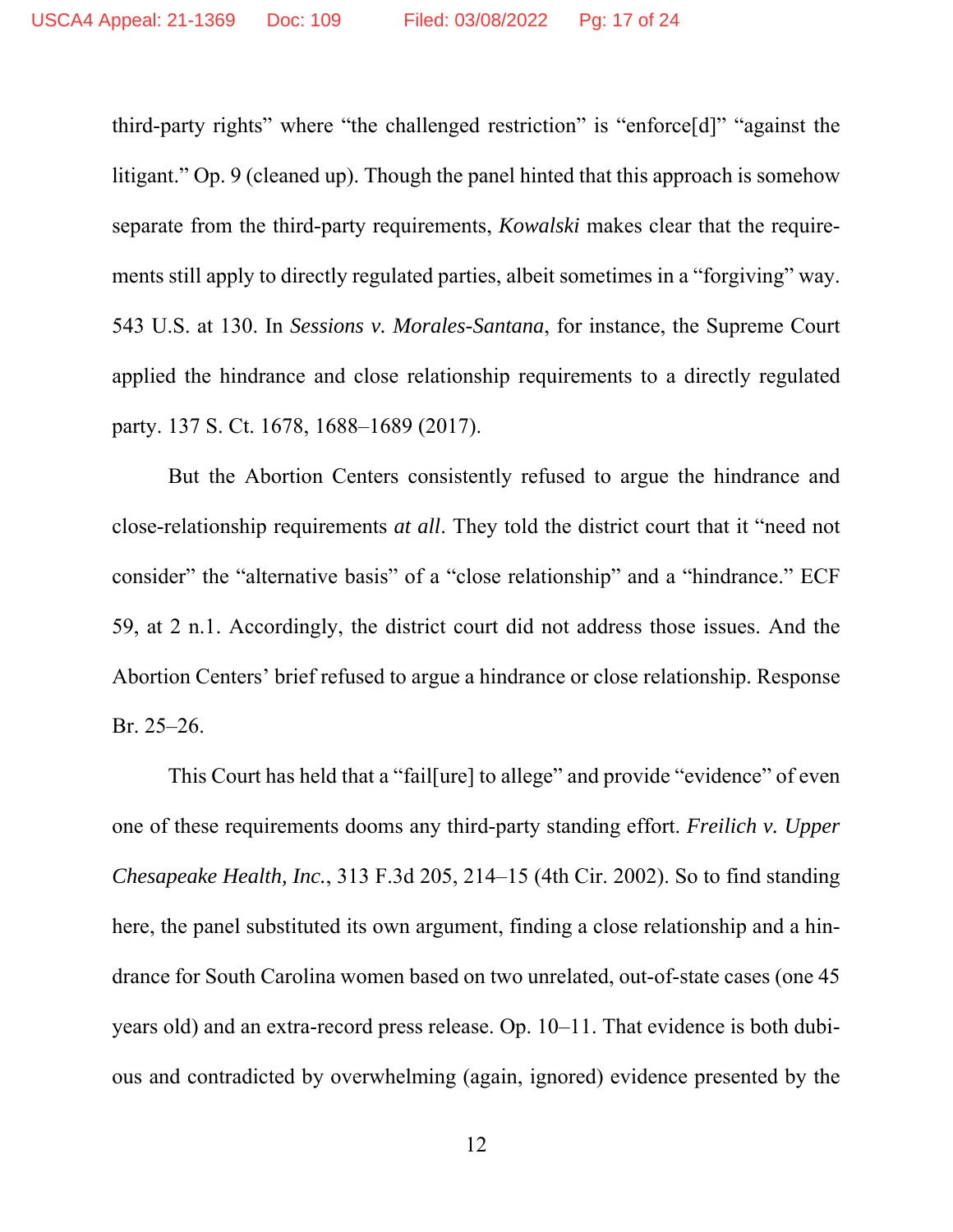State. Opening Br. 18–25; Reply Br. 4. More fundamentally, "our system is designed around the premise that parties…are responsible for advancing the facts and argument entitling them to relief." *United States v. Sineneng-Smith*, 140 S. Ct. 1575, 1579 (2020) (cleaned up). "No extraordinary circumstances justified the panel's takeover of the appeal." *Id.* at 1581. The panel's departure from party presentation is an independent error warranting rehearing.

#### **III. The panel's §1983 conclusion conflicts with all other courts.**

Even if the Abortions Centers had third-party constitutional standing, they cannot state a claim under 42 U.S.C. §1983. As this Court has explained and other circuits broadly agree, "[a] section 1983 claim must be based upon the violation of plaintiff's personal rights, and not the rights of someone else." *Howerton*, 213 F.3d at 173 (quoting *Archuleta v. McShan*, 897 F.2d 495, 497 (10th Cir. 1990)). That conclusion follows from §1983's text, which provides a cause of action only to "the party injured" by a "deprivation" of rights. Under "the language of §1983," "[t]he appropriate plaintiff is obvious." *Andrews v. Neer*, 253 F.3d 1052, 1056 (8th Cir. 2001). Only "*the* party injured" may bring an action. Opening Br. 31–32 (textual analysis).

Too many decisions to count have reached this conclusion and denied thirdparty claims under §1983. *E.g.*, *Ray v. Maher*, 662 F.3d 770, 773–74 (7th Cir. 2011) ("§1983 claims are personal to the injured party"); *Advantage Media, LLC v. City of*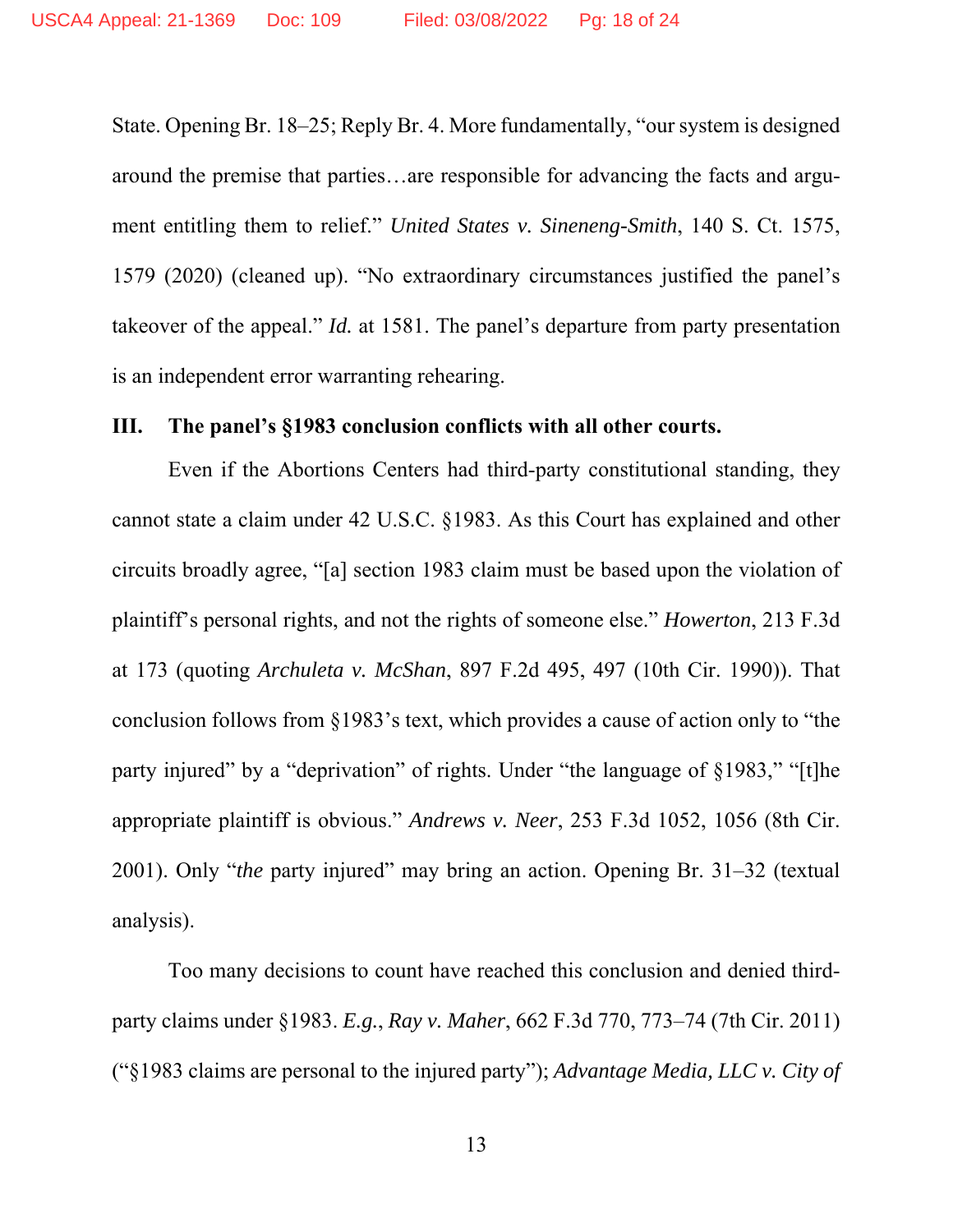*Eden Prairie*, 456 F.3d 793, 801 (8th Cir. 2006) (§1983 imposes liability "only for violations of a party's own constitutional rights"); *Outdoor Media Grp. v. City of Beaumont*, 506 F.3d 895, 907 (9th Cir. 2007) (same); *Jaco v. Bloechle*, 739 F.2d 239, 241–42 (6th Cir. 1984) ("The §1983 cause of action, by virtue of the explicit language of the section itself, is a personal action cognizable only by the party whose civil rights had been violated."); *McKelvie v. Cooper*, 190 F.3d 58, 64 (2d Cir. 1999) (similar); Opening Br. 30–37 & n.6 (collecting more).

Yet the panel disregarded these decisions, summarily concluding that any plaintiff that has third-party constitutional standing can state a derivative §1983 claim. That misunderstands the difference between standing requirements and the ability to state a particular claim. Third-party "standing to assert a claim is distinct from the merits of that claim." *Maryland Shall Issue, Inc. v. Hogan*, 971 F.3d 199, 214 n.5 (4th Cir. 2020). The Supreme Court has specifically held that "the existence of a…cause of action" is a "distinct concept[]" from whether the plaintiffs are "proper litigants" under the third-party standing rule. *Bond v. United States*, 564 U.S. 211, 218–20 (2011) (cleaned up).

That distinction is why most of the §1983 precedents cited involved closely related parties who undoubtedly satisfied the third-party standing requirements but still could not state a §1983 claim. For example, though "a father is closely related to the son and, thus, he feels the injury to a tremendous extent when his son suffers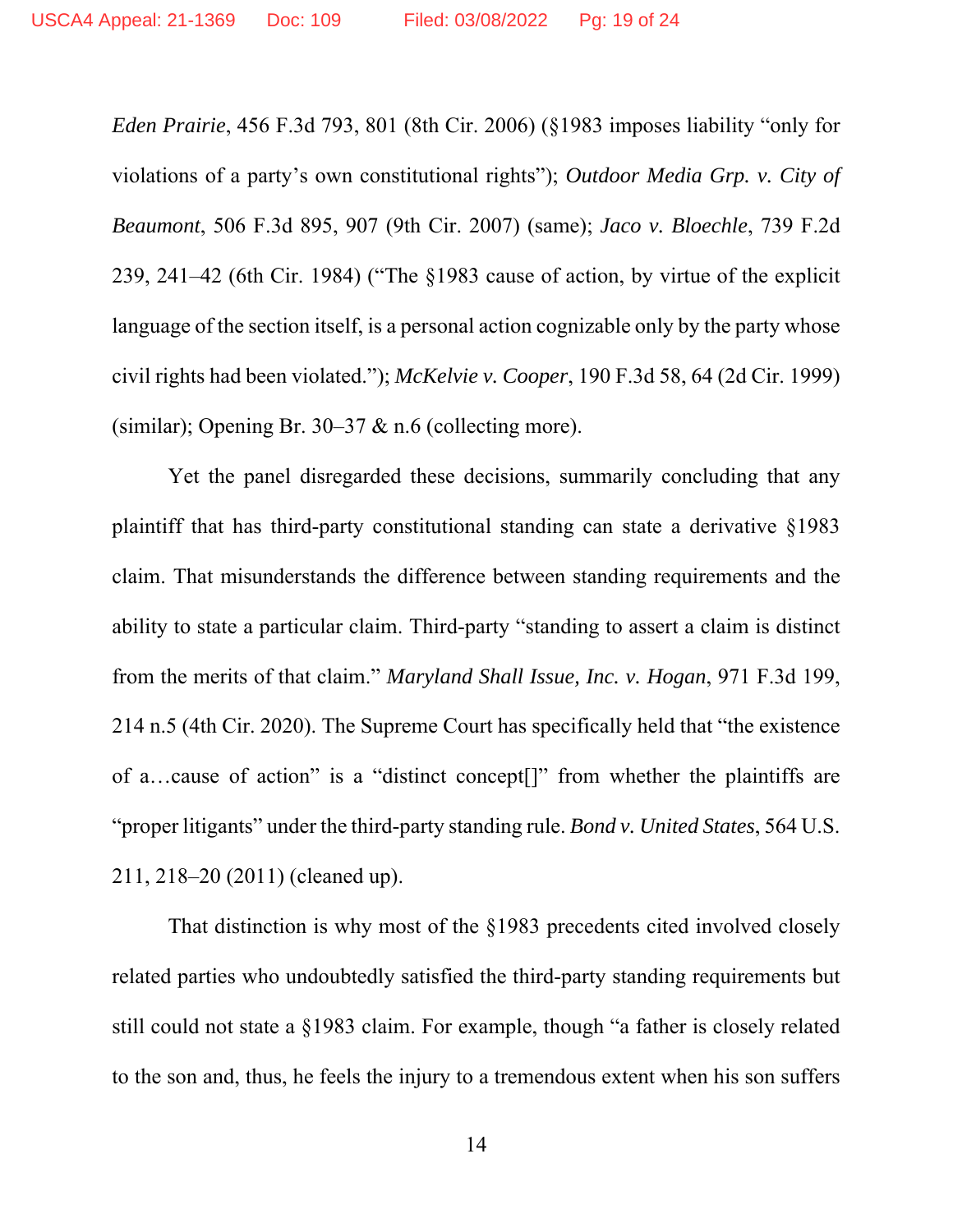death," a "§ 1983 civil rights action is a personal suit" that "does not accrue to a relative, even the father of the deceased." *Dohaish v. Tooley*, 670 F.2d 934, 936–37 (10th Cir. 1982). That is true even though a father-son relationship "easily satisfies the 'close relationship' requirement," as well as "the 'hindrance' requirement" when one dies. *Morales-Santana*, 137 S. Ct. at 1689. Same for organizational plaintiffs that might have constitutional and prudential standing but cannot state a §1983 claim. *E.g.*, *Conn. Citizens Def. League, Inc. v. Lamont*, 6 F.4th 439, 447 (2d Cir. 2021) ("Because [the organization] brought this case under 42 U.S.C. § 1983, it lacked standing to assert the rights of its members." (cleaned up));2 *People Organized for Welfare & Emp. Rts. v. Thompson*, 727 F.2d 167, 170–71 (7th Cir. 1984) (similar).

Nothing in the statute supports the panel's approach. The "plain words" "impose liability" for conduct that subjects "*the complainant* to a deprivation of a right." *Rizzo v. Goode*, 423 U.S. 362, 370–71 (1976) (emphasis added). Section 1983 thus "incorporates, but without exceptions, the Court's 'prudential' principle that the plaintiff may not assert the rights of third parties." Currie, *Misunderstanding Standing*, 1981 Sup. Ct. Rev. 41, 45. An unrelated exception invented decades after §1983

<sup>&</sup>lt;sup>2</sup> Though this decision uses "standing," courts sometimes invoke "statutory standing" when considering whether the plaintiff has "a cause of action under the statute." *Lexmark Int'l, Inc. v. Static Control Components, Inc.*, 572 U.S. 118, 128 & n.4 (2014); *Bond*, 564 U.S. at 218–20. All agree that the §1983 argument goes to whether the Abortion Centers can state a claim. Response Br. 30–31.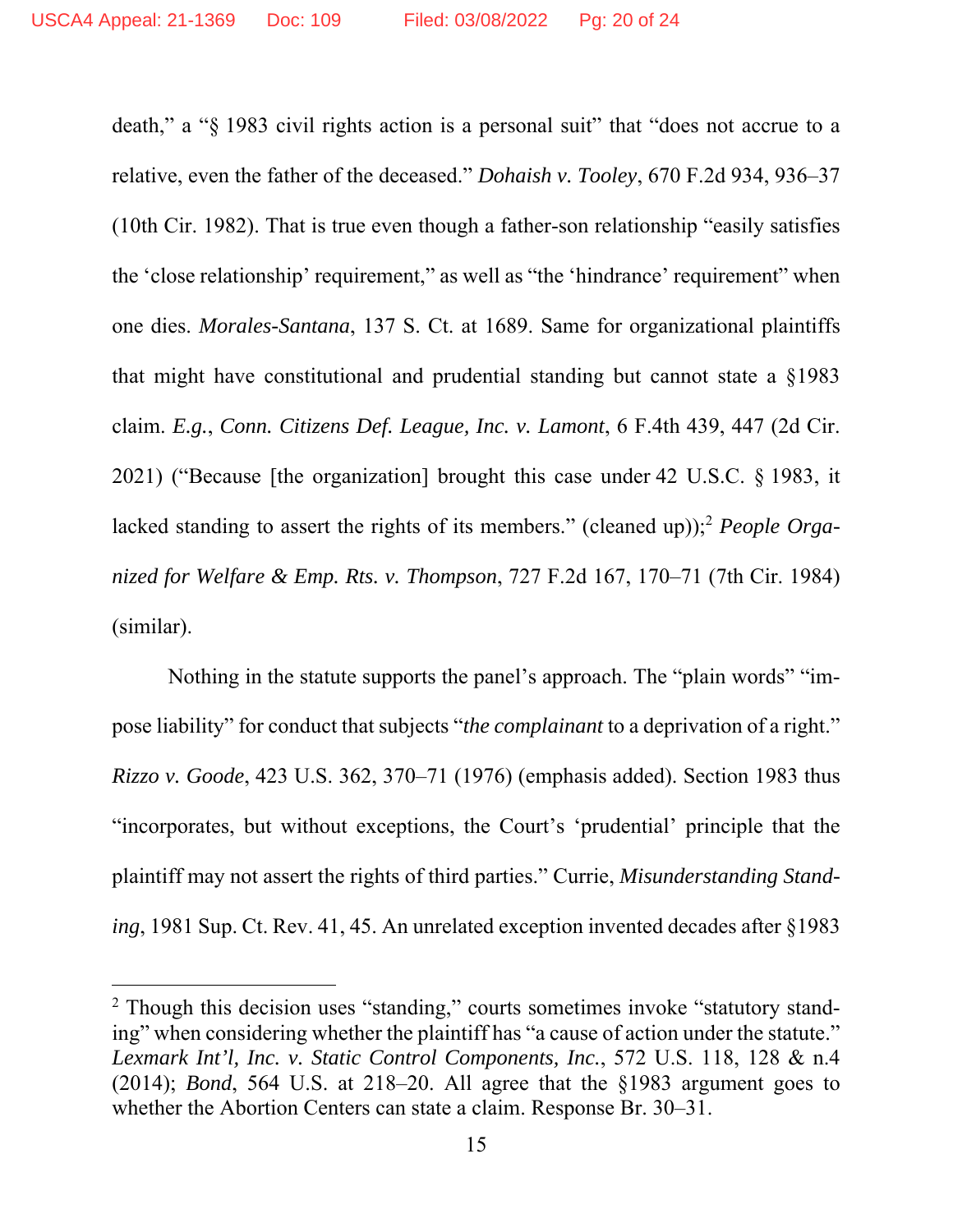could not be part of its "ordinary meaning at the time Congress enacted" it. *Wisconsin Cent. Ltd. v. United States*, 138 S. Ct. 2067, 2070 (2018); *id.* at 2074 ("every statute's meaning is fixed at the time of enactment") (both cleaned up). Like the Abortion Centers, the panel cited no precedent supporting its reading. And its interpretation would strip Congress of the ability to limit its own causes of action.

In sum, if §1983 does not allow a parent to sue on behalf of a deceased child or one spouse to sue on behalf of the other, it cannot allow the Abortion Centers to maintain a cause of action on behalf of future mothers and hypothetical customers much less to invalidate claims those same mothers and customers would have against the Abortion Centers. Reply Br. 14–16. The panel's contrary view would abrogate hundreds of these cases involving third-party plaintiffs. And it would disrupt settled §1983 law in ways that reach far beyond the context of this case. Opening Br. 33 n.6 (collecting recent applications of this rule). Rehearing is urgently needed.

#### **CONCLUSION**

The Court should grant rehearing en banc.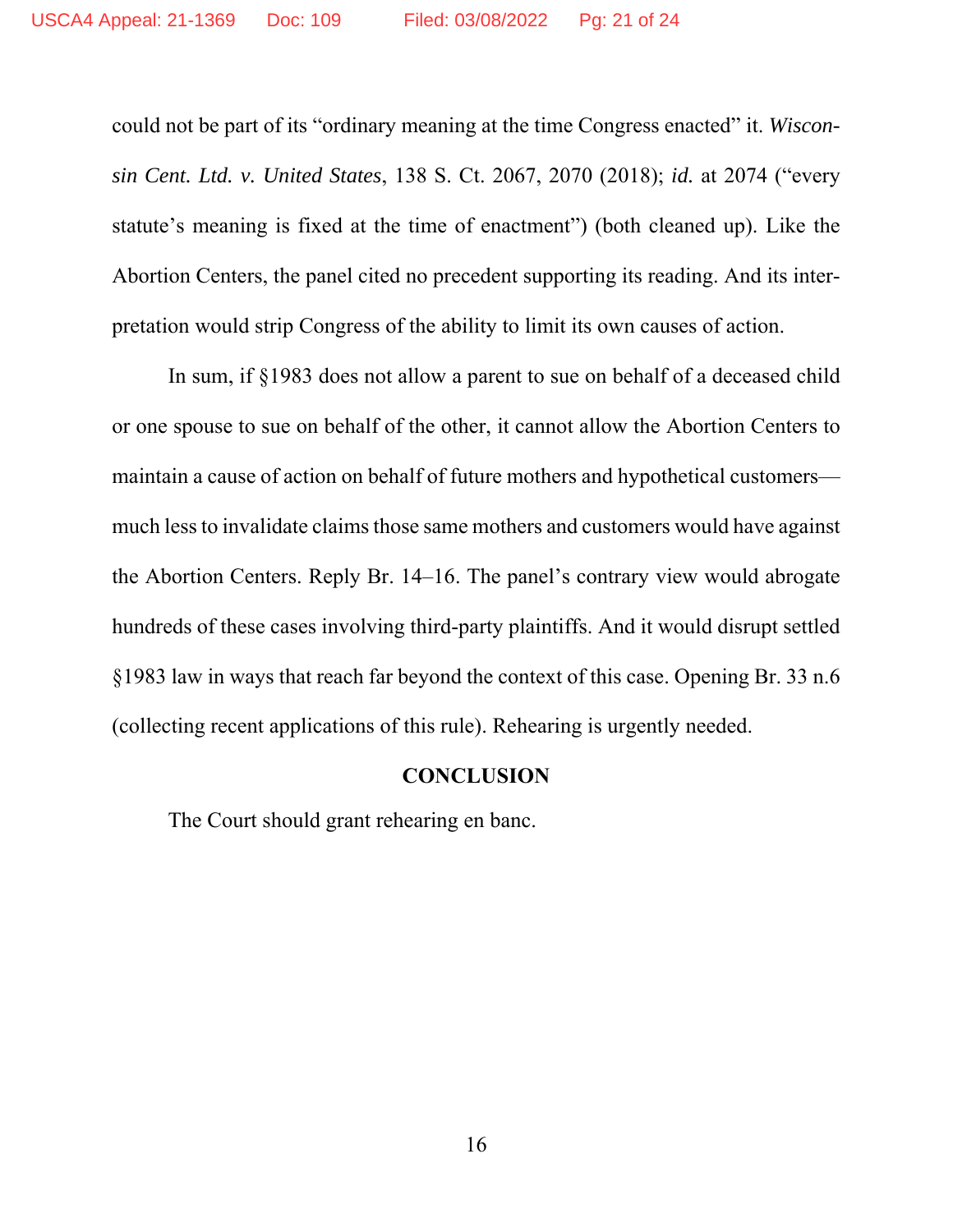Respectfully submitted,

s/ Christopher Mills

WM. GRAYSON LAMBERT *Spero Law LLC* MICHAEL G. SHEDD *557 East Bay Street #22251 South Carolina State House (843) 606-0640 1100 Gervais Street cmills@spero.law Columbia, South Carolina 29201 (803) 734-2100* 

THOMAS A. LIMEHOUSE, JR. CHRISTOPHER MILLS *Office of the Governor Charleston, South Carolina 29413* 

#### *Counsel for Governor McMaster*

ALAN WILSON KEVIN A. HALL ROBERT D. COOK M. TODD CARROLL *Office of the Attorney General 1221 Main Street, Suite 1600 Columbia, South Carolina 29211 (803) 454-6504 (803) 734-3677* 

*Counsel for Attorney General Wilson and Solicitor Wilkins* 

MARCH 8, 2022

J. EMORY SMITH, JR. *Womble Bond Dickinson (US) LLP P.O. Box 11549 Columbia, South Carolina 29201* 

 *Counsel for Speaker Lucas*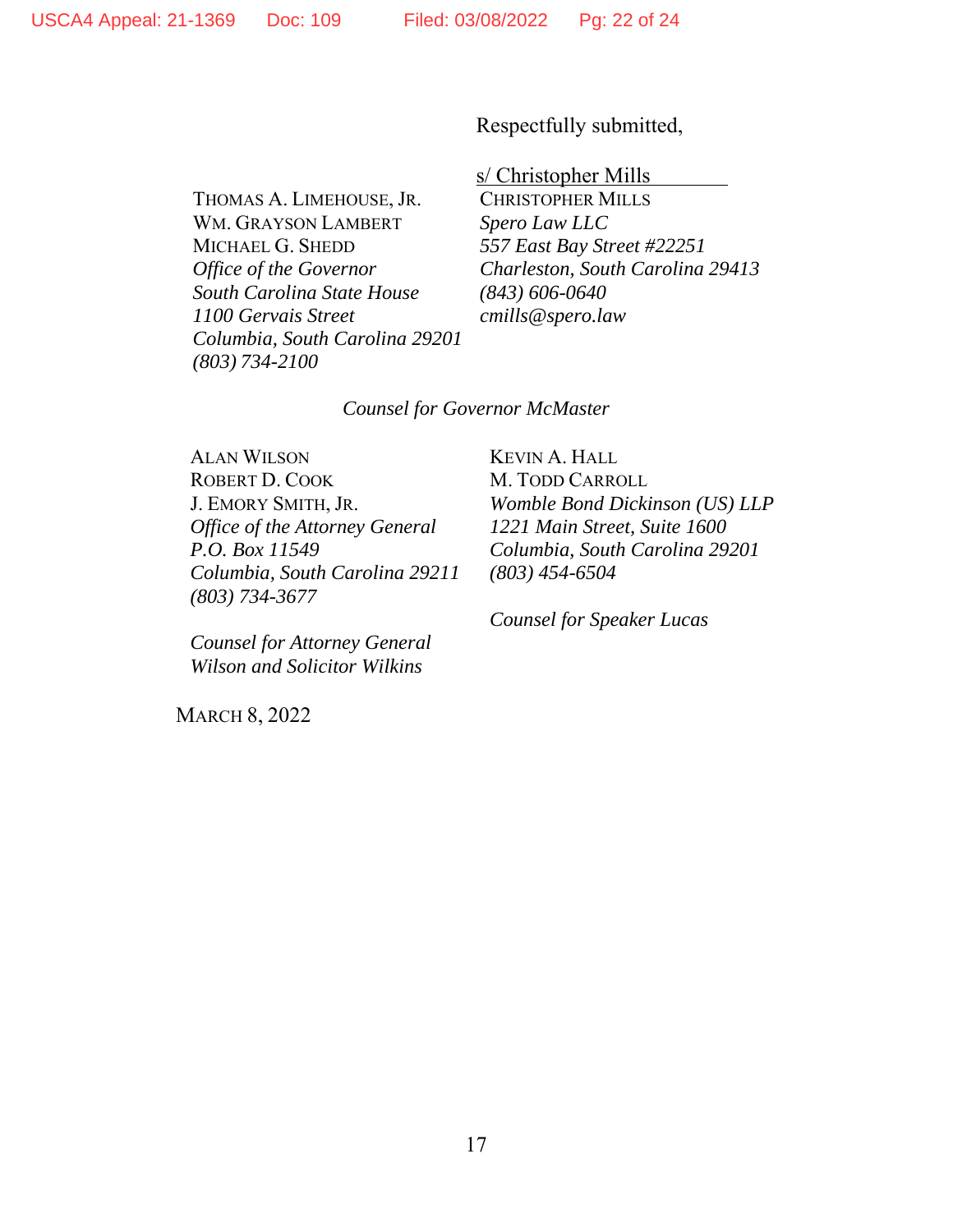### **CERTIFICATE OF COMPLIANCE**

1. This document complies with the type-volume limit of Fed. R. App. P. 35(b)(2)(A) because, excluding the parts of the document exempted by Fed. R. App. P. 32(f), this brief contains 3,899 words.

2. This document complies with the typeface requirements of Fed. R. App. P.  $32(a)(5)$  and the type-style requirements of Fed. R. App. P.  $32(a)(6)$  because this document has been prepared in a proportionally spaced typeface using Microsoft Word 365 in 14-point Times New Roman font.

Dated: March 8, 2022

 /s Christopher Mills Christopher Mills